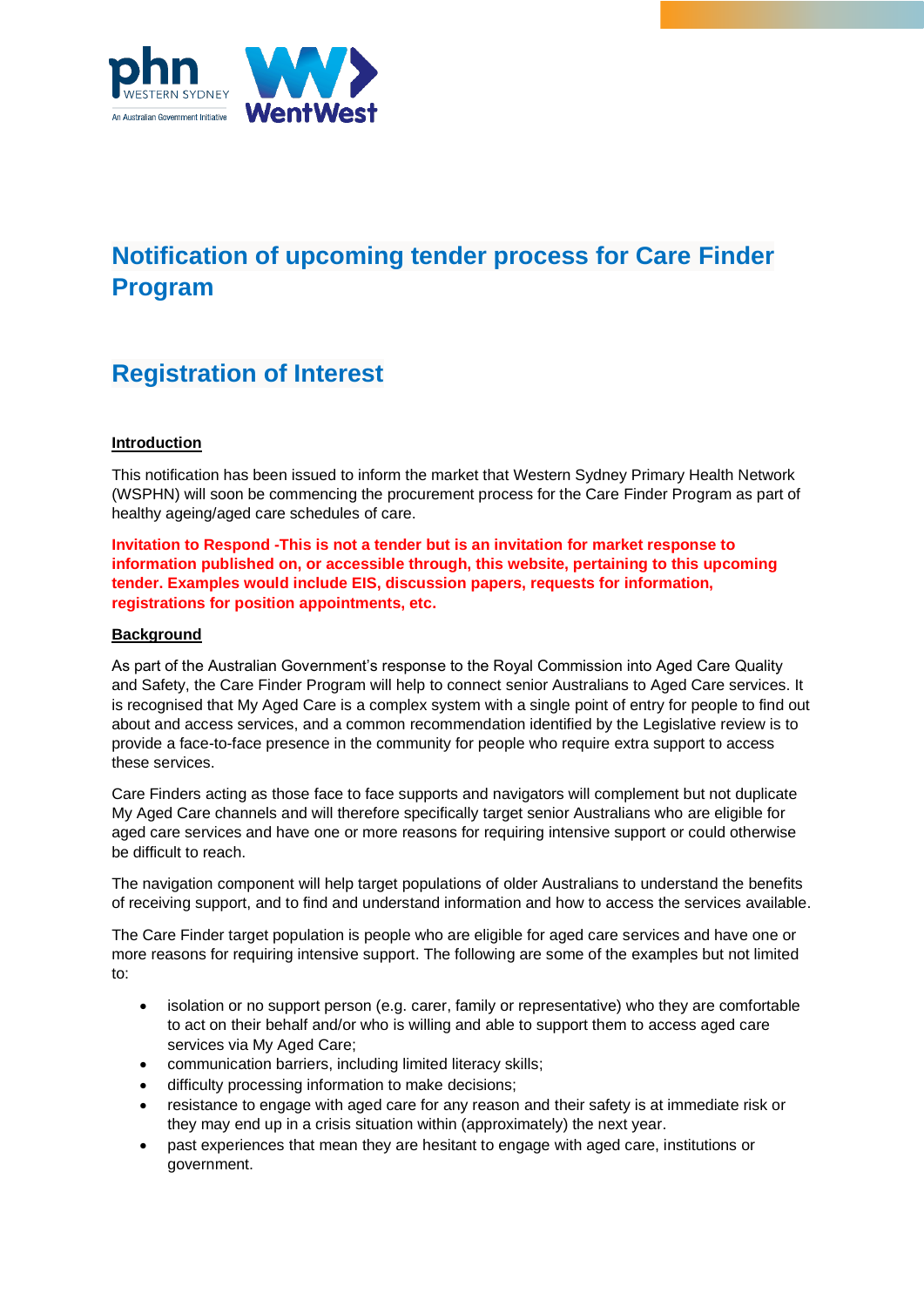## **Aim**

The aim is to improve outcomes for people in the Care Finder target population by supporting access to aged care services and assist in integrating the Care Finder network into the local aged care system.

The Care Finders will provide specialist and intensive assistance to help people within the Care Finder population to understand and access aged care services and connect with other relevant supports in the community.

The Care Finder organisation functions will include the following:

- Assertive outreach to proactively identify and engage with potential clients
- Explore and establish different ways to effectively engage and build rapport with potential clients and local intermediaries
- Establish and maintain an intake point, embed into referral pathways
- Support people to interact with My Aged Care, explain and guide people through the assessment process including, where appropriate attending their assessment appointments
- Support to help people find the aged care supports and services and connect with other relevant supports in the community
- High level check-ins with clients on periodic basis and follow up support once services have commenced
- Care coordination of services and management of a client's care needs
- Undertake activities to support the integration of the Care Finder network into the local aged care system

### **Next Step**

A tendering process for Service Providers will be undertaken in August/September 2022 after a period of consultation with the market. We will get in contact with you to facilitate an interactive discussion for identification of needs in the Western Sydney region and for planning and development of the service model.

If your organisation is already working in the space demonstrating local community connections with specialist skills and experience in delivering a service to the aged care population (including but not limited to CALD, homeless, forgotten Australians, LGBTIQ+ or other vulnerable or hard to reach communities) or has a capacity, expertise and desire to do so, you are encouraged to participate in this process. Further information will be provided to the registered respondents, so that all interested parties will have time to consider their position.

| ROI Open                                          | 6 June 2022                  |
|---------------------------------------------------|------------------------------|
| <b>ROI Close</b>                                  | 24 June 2022                 |
| <b>Interactive Meetings</b>                       | 27 June- 22 July 2022        |
| RFT Open                                          | 1 August 2022                |
| <b>RFT Close</b>                                  | 29 Aug 2022                  |
| <b>Evaluation Period</b>                          | 29 Aug- 10 October 2022      |
| <b>Contract Negotiations</b>                      | 11 October -11 November 2022 |
| <b>Contract Start Date for Existing Providers</b> | 3 January 2023               |

## **Proposed Timetable**